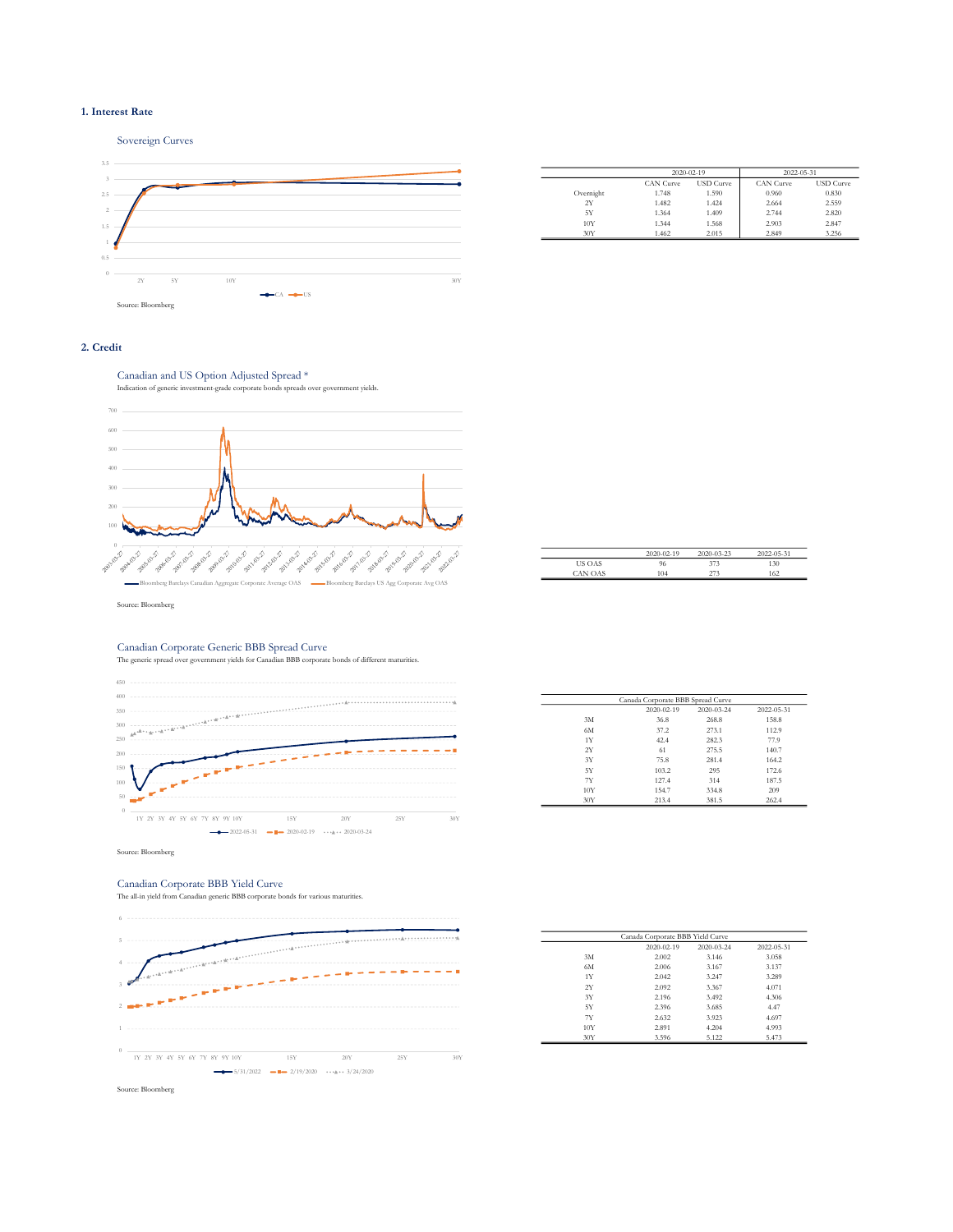## CDX North America Investment Grade Spread

The Markit CDX North America Investment Grade Index is composed of 125 equally weighted credit default swaps on investment grade entities.



|               | 2020-02-19 | 2020-03-23 | 2022-05-31 |
|---------------|------------|------------|------------|
| CDX IG Spread | 44         | 122        | 80         |
| CDX HY Spread | 287        |            | 461        |

Source: Bloomberg

## CDX North America High Yield Spread

Markit CDX North America High Yield Index is composed of 100 non-investment grade entities, distributed among 2 sub-indices: B and BB. All entities are domiciled in North America.



Source: Bloomberg

## 3. Liquidity

1-Month CDOR and CORRA – Spread Differential \*<br>A measure of the difference between the 1-month and overnight-rate.<br>This metric is used to track liquidity and funding pressure in the banks, where a higher spread indicates d



|              | $2020 - 02 - 19$ | 2020-03-27 | 2022-05-31 |
|--------------|------------------|------------|------------|
| 1-Month CDOR | 1.96             | 1.33       | 1.75       |
| <b>CORRA</b> | 1.75             | 0.15       | 0.96       |
| Difference   | 0.21             | 1.18       | 0.79       |

Source: Bloomberg

USD OAS vs CDX IG — Spread Differential \*<br>The difference betwen the spread on US IG corporate bonds and the derivative index.<br>This is often referred to as the basis between the derivatives and cash bond market and is an in



|               | $2020 - 02 - 19$ | $2020 - 03 - 23$ | 2022-05-31 |
|---------------|------------------|------------------|------------|
| <b>US OAS</b> | 96.00            | 373.00           | 130.00     |
| CDX IG        | 44.37            | 121.50           | 80.06      |
| Difference    | 51.63            | 251.50           | 49.94      |

Source: Bloomberg